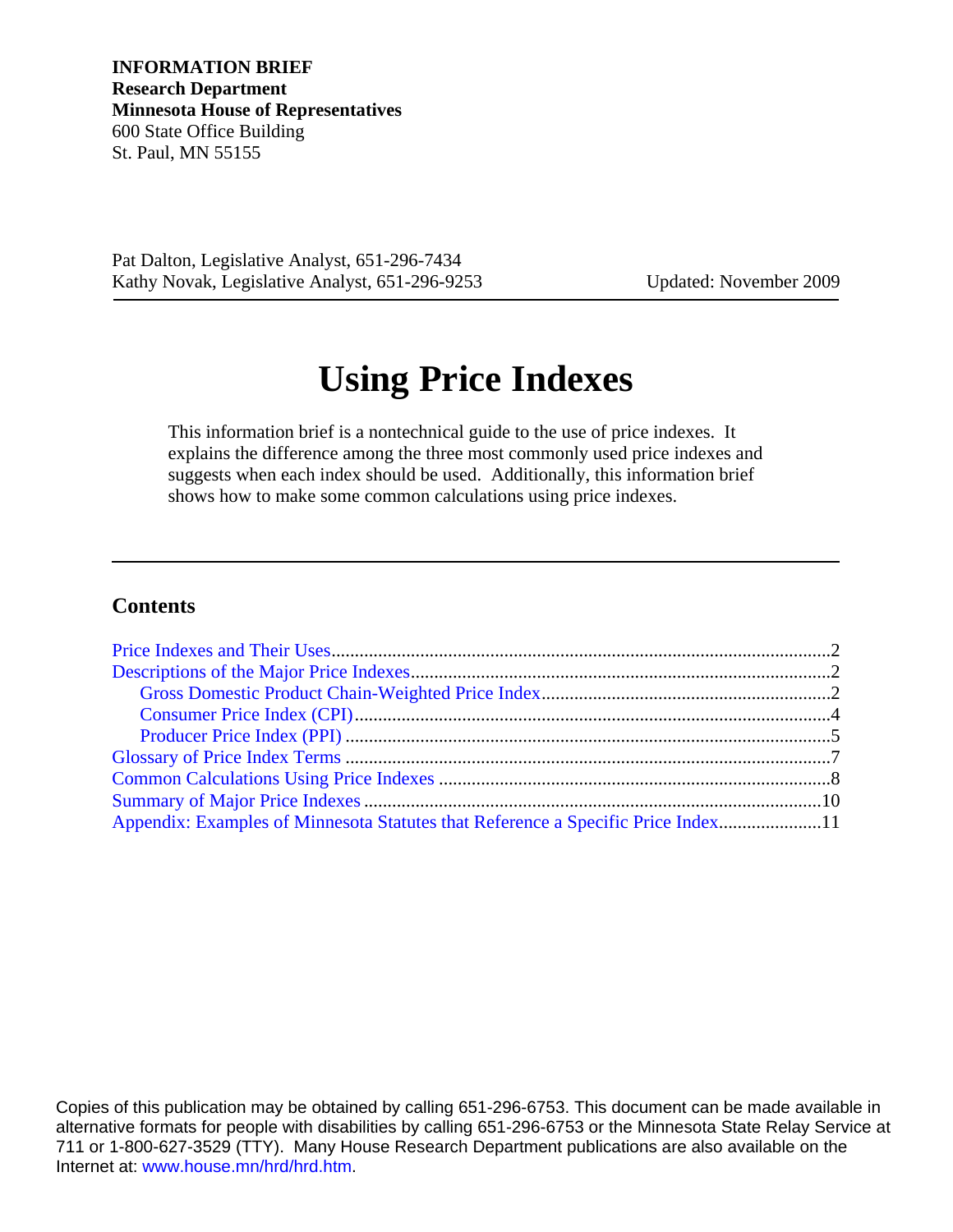## <span id="page-1-0"></span>**Price Indexes and Their Uses**

Price indexes are tools for comparing prices from different time periods. Analysts use price indexes to adjust for inflation, measure changes in purchasing power, and analyze changes in the economy and components of the economy. There are three major price indexes:

- The **gross domestic product (GDP) chain-type price indexes** measure changes in the U.S. economy
- The **consumer price index (CPI)** measures price changes in consumer purchases
- The **producer price index (PPI)** measures changes in the selling price of material goods

Indexes also exist for individual components of the major price indexes. More detailed information on each of the major indexes, what each is useful for, the data used in constructing each index, and the major components for which subindexes exist, appear in the descriptions beginning below.

The glossary on [page 7](#page-6-0) explains several technical terms associated with price indexes, such as base year, market basket, and constant dollar. In addition, all terms that are in the glossary are italicized when they appear elsewhere in the text.

Price indexes are often used to adjust dollar values in many state programs and laws. The summary table [\(page 10\)](#page-9-0) includes a suggested citation for each index to make the statutes more consistent and less ambiguous. The appendix lists examples from Minnesota Statutes that refer to price indexes.

## **Descriptions of the Major Price Indexes**

## **Gross Domestic Product Chain-Weighted Price Index**

The price index for Gross Domestic Product measures the change in the average level of prices paid for goods and services produced in the United States. The nation's Gross Domestic Product (GDP) is a measure of the output of the national economy; it measures the value of all the goods and services produced within the United States in a given period, including those produced by foreign citizens or firms operating in the United States. GDP comprises consumer expenditures, private and public investment, government expenditures, and exports net of imports.

## **When to Use the GDP**

The GDP price index is useful for measuring *real* growth in the general economy. The state and local government subindex is particularly useful for examining the purchasing power of government. An example of a policy question that might be examined using this subindex is:

• Has the amount of resources available to finance program X changed over time?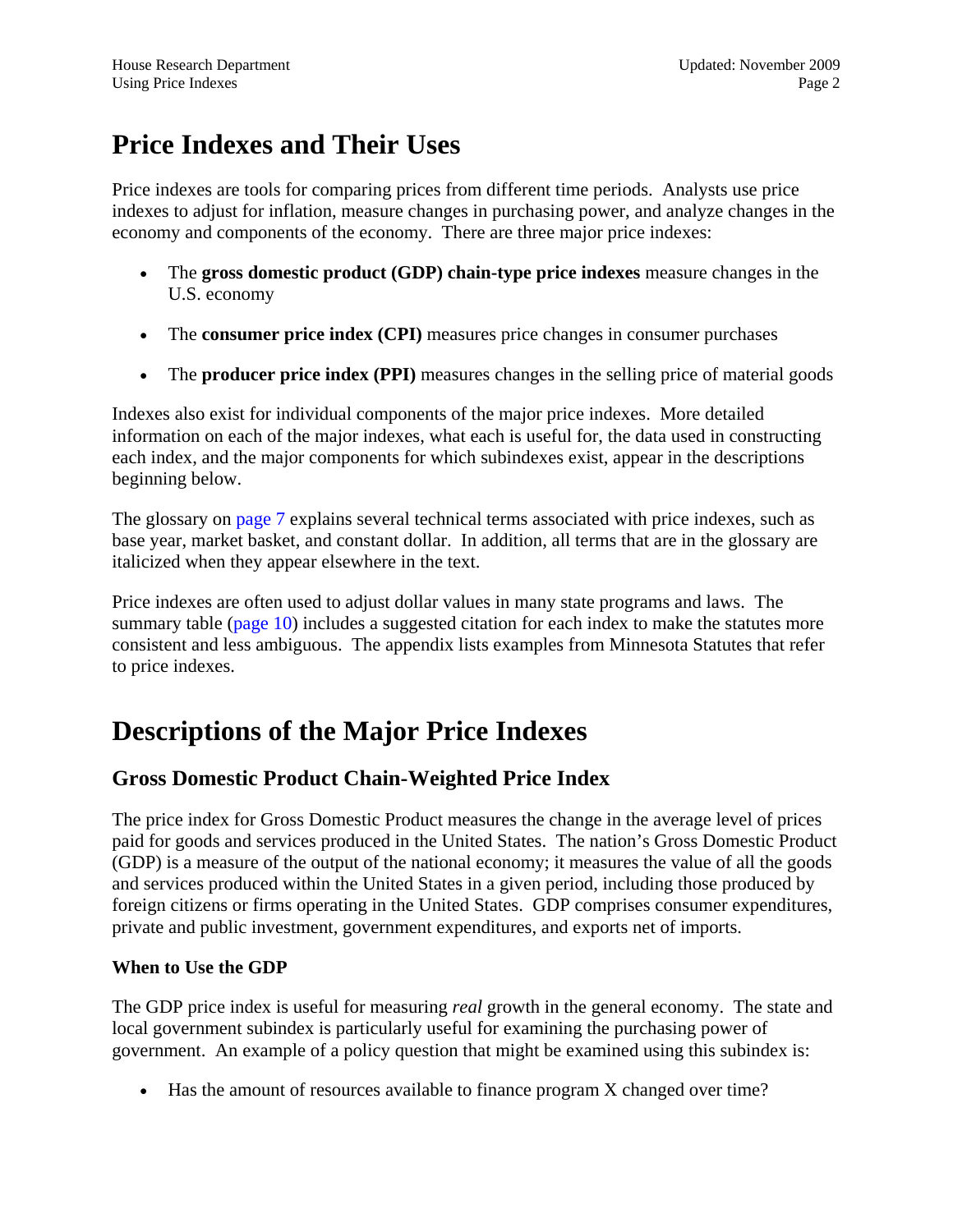## **Data**

The index is calculated quarterly, and annually, by separating the price changes within each component of GDP and summing these changes. The result is a measure of the change in prices for the goods and services produced within the United States. GDP data for a given period are typically released three times: as advance, preliminary, and final data. If need be, specific data items are revised at these times.

The GDP price index is a *chain-weighted index* because it is based on the average mix of services and goods produced in adjacent years and current prices over adjacent years.

#### **Time Period**

The GDP price index and selected components have been calculated on a quarterly and annual basis since 1929. The year used as the *base period* for the GDP deflator (when the deflator equals 0) was recently changed to 2005.

#### **Available Subindexes**

Besides the total GDP price index, subindexes are available for the following major components: personal consumption expenditures, fixed investment, exports and imports of goods and services, and government expenditures and investments.

A useful subindex for examining state spending is the *chain-weighted* price index for state and local government consumption expenditures and gross investment. This subindex is a more accurate reflection of inflation in government spending because most governments' mix of purchases includes mainly services, with few imported items. (This subindex does not include imports.)

## **Technical Note**

In addition to the *chain-weighted* price index, an implicit price deflator (IPD) is calculated for the GDP and its major components. Although similar, the IPD may vary slightly from the price index because of how it is calculated. The price index is based on weighted averages of outputs and prices for subcomponents of the index while the IPD is based on the weighted average of the price indexes of subcomponents. The IPD is the ratio of nominal GDP to chain-weighted real GDP. The GDP price index and the GDP implicit price deflator are used for similar purposes.

#### **Caution**

Because the data are revised several times after their initial release, in the short term the GDP price index tends to be a more volatile measure of price changes than the CPI.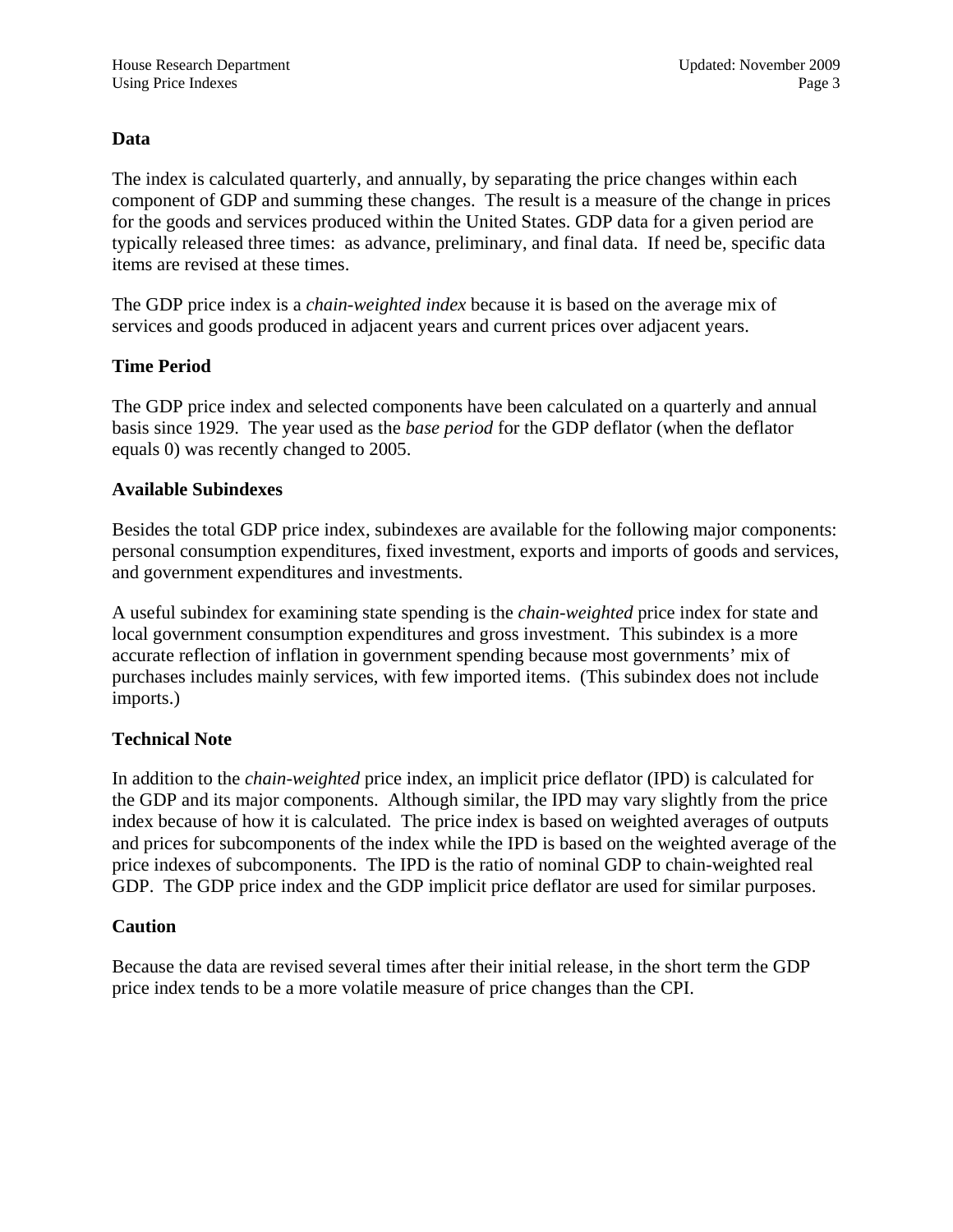## <span id="page-3-0"></span>**Consumer Price Index (CPI)**

The consumer price index or CPI generally refers to the biennial *fixed-weight* consumer price index for urban consumers (CPI-U). However the Bureau of Labor Statistics also produces the consumer price index for urban wage earners and clerical workers (CPI-W) and a *chain-weighted* consumer price index for all urban consumers (C-CPI-U). All three indexes are discussed here.

**The CPI or CPI-U** is a *fixed-weight index* that measures the average change in the prices urban consumers pay for a *market basket* of goods and services. The *market basket* is made up of items people use in daily living, and includes both items produced in the United States and imported items. The *market basket* is based on the average of consumer purchases over a twoyear period and is recalculated every two years. Since 1999, the calculation of the index has included a *geometric means adjustment* to account for substitutions by consumers and to partially reduce the overstatement of inflation in this index.

**The CPI-W** measures changes for a *market basket* based on purchases of urban consumers whose main source of income is wages. It is calculated in the same manner as the CPI-U.

**The C-CPI-U** is a *chain-weighted* version of the CIP-U that continually adjusts for changes in consumer purchases between item categories. The C-CPI-U should eliminate virtually all of the overstatement of inflation due to consumer substitution. However, because the C-CPI-U is based on contemporaneous purchases, there are two revisions of those numbers and there is a two-year lag between "preliminary" C-CPI-U numbers and the final numbers. The final C-CPI-U for the 12 months of 2006 became available February 2008. For the last several years, the change in the December to December CPI-U has been 0.3 to 0.4 percent higher than the change in the C-CPI-U for the same period.

## **When to Use the CPI**

The CPI-U is useful when the general policy goal is to adjust income threshold levels or payment rates in government programs. Since the index measures the purchasing power of individuals and households, it is used as a proxy for measuring the increase or decrease in the general standard of living.

Examples of policy issues in which the CPI-U is useful are:

- Setting policy goals for health care spending or
- Establishing changes in government salary limits.

Although the C-CPI-U numbers may be a "better" measure of inflation, the delay in finalizing this index number makes it better suited for analysis purposes rather than for program funding adjustments.

The CPI-W is primarily used for labor negotiations since it is based on purchases by persons who receive most of their income from wages.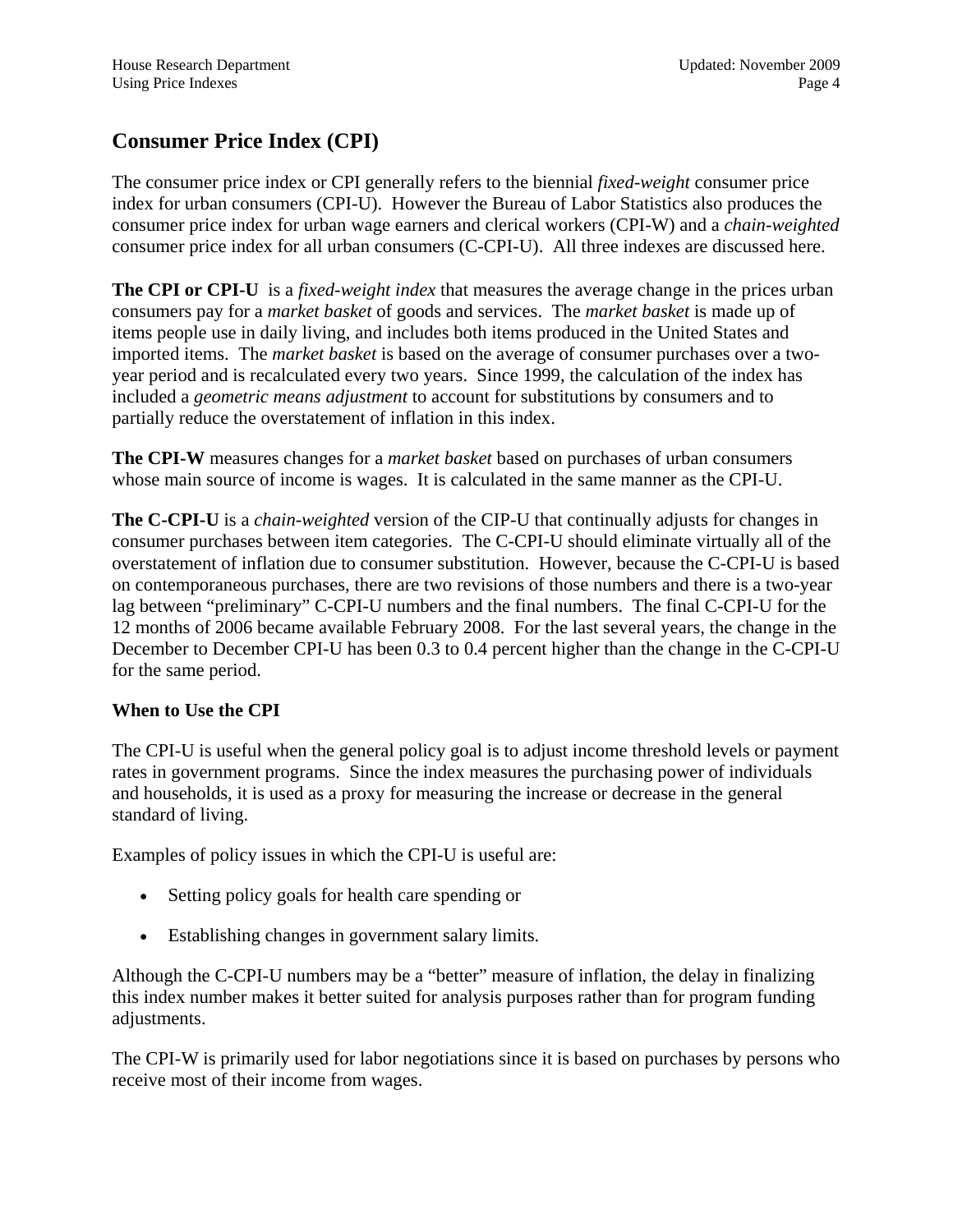## <span id="page-4-0"></span>**Data**

The data are collected monthly for two groups: all urban households (CPI-U and C-CPI-U), and urban households in which the main source of income is from wages (CPI-W). The CPI-U covers about 80 percent of U.S. households and is the measure most often used in general policy analysis. The CPI-W covers a subset of about 32 percent of U.S. urban households and is mainly used in wage negotiations. Data are not collected for rural markets because the costs are too high. CPI-U published numbers are final and are not revised after they are released; C-CPI-U data is adjusted several times before it is finalized.

## **Time Period**

The CPI-W has been calculated since the late 1930s. The CPI-U was introduced in 1978, but has been calculated for earlier years. Both series are available on a monthly, quarterly, and yearly basis. The current *base period* for the CPI-U (the time period when the CPI equals 100) is an average based on three years, 1982 through 1984. The C-CPI-U has been calculated since July 2002.

## **Available Subindexes**

Besides the overall indexes, subindexes are available for the following major components: food, housing, transportation, clothing, medical care, entertainment, and other goods and services. Further indexes on some subgroups of these major components are also available. In addition, special indexes exist that include only some of the major components (i.e., all items except food). The CPI-U and CPI-W also exist for some individual urban areas, including the Twin Cities, but these indexes are based on small, infrequent samples and therefore tend to be inaccurate.

## **Caution**

The CPI may slightly overstate inflation because it is based on a *fixed market basket*. Although the C-CPI-U allows for good substitution and reduces the overstatement of inflation, there is a significant lag before final data is available. The Twin Cities CPI is based on a small sample and is only collected twice a year. For this reason, it is an unreliable measure of inflation.

## **Producer Price Index (PPI)**

The producer price index (PPI) reflects the average changes in prices that domestic producers receive for their goods at all stages of the manufacturing process, from crude materials to finished products. The index includes the output from the goods-producing sectors: manufacturing; agriculture; forestry; fishing; mining; and gas, electricity, and waste and scrap materials. The PPI provides limited coverage of the output of the service sectors.

## **When to Use the PPI**

The PPI is useful when the general focus is on manufacturing inputs and outputs. Often the PPI is used for calculating price increases in long-term sales contracts. In addition, the PPI is used as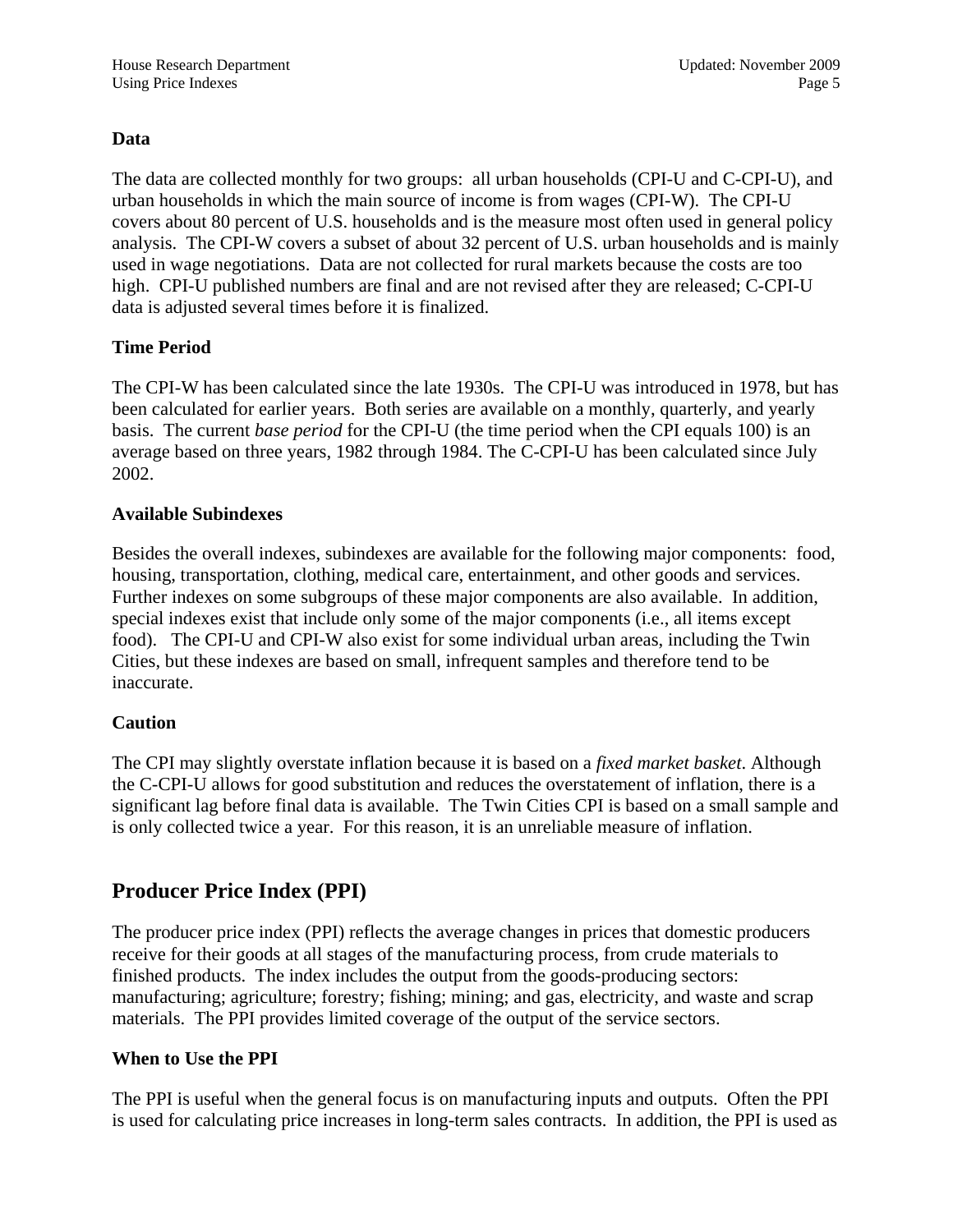a leading indicator of future changes in the economy. Examples of policy questions that might be examined using the PPI as the price index are:

- Adjusting for price changes, how has the output of Minnesota's food processing industry changed over time?
- Have revenues from the tax imposed on the production of commodity Y kept pace with that commodity's price changes?

## **Data**

The data are currently collected by mail questionnaire from more than 25,000 establishments, providing more than 100,000 price quotations monthly. New products are being added over time, particularly in the nongoods-producing sectors, such as transportation and professional services. The prices are reported directly by producing companies on a voluntary and confidential basis. The reported price changes for a commodity are averaged and weighted. For this *fixed-weight index*, the weight is determined by the portion of total net sales of all commodities made up by that commodity in a given year. Current weights are based on shipment values from the 2002 economic census.

## **Time Period**

Data is available on a monthly and an annual basis. Historical data exist back to 1890, although prior to 1978 the PPI was called the Wholesale Price Index (WPI). Along with the name change, the methodology used in constructing the index was changed dramatically. Historical data for all detailed subindexes may not be available, and current PPI are not comparable to the older WPI. The year used as the *base period* for the PPI (year when the PPI equals 100) is 1982.

## **Available Subindexes**

The PPI is available under three major classification structures: (1) stage of processing; (2) commodity; and (3) industry. Each classification structure provides a different level of detail. The industry structure groups production by North American Industry Classification System (NAICS), which replaced the Bureau of Census standard industrial classification (SIC) code in 2004, is useful with industry-specific data. The commodity structure groups production output by similarity of end use or material composition. The commodity groups are based on a variety of ad hoc factors and do not match data collected from any other source; the primary use is historical. There are three major stage-of-processing groups: finished goods, intermediate goods, and crude material. Detailed indexes exist for subgroups within each stage of processing.

## **Caution**

The weights used in calculating the commodity price indexes are based on gross shipment values, including shipments between firms in the same commodity groups. This leads to double counting and an exaggeration of inflation in these indexes. Stage-of-processing and industry indexes do not have this problem and therefore are a better indication of general price trends.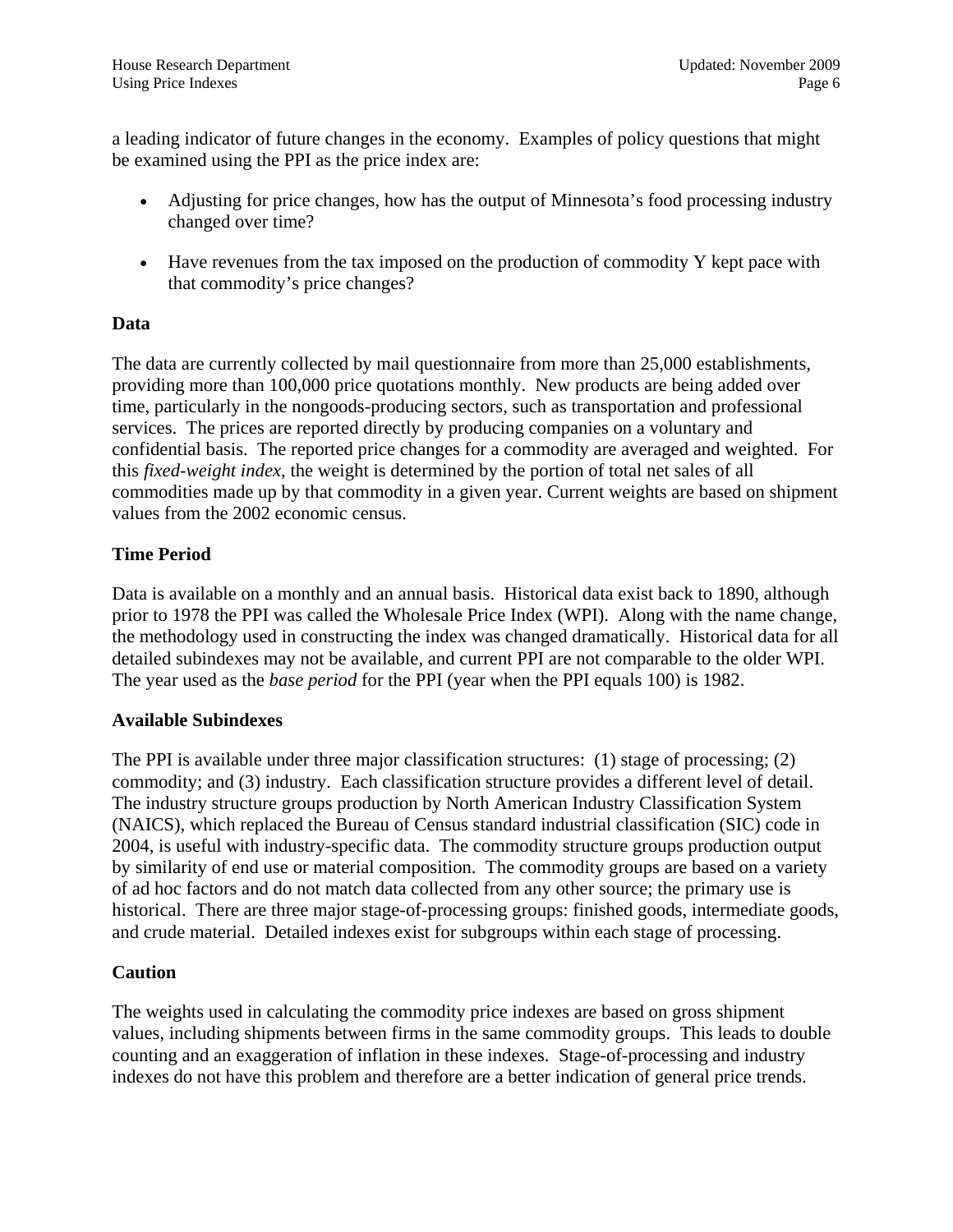## <span id="page-6-0"></span>**Glossary of Price Index Terms**

**Base Year (or Period):** The base year (or period) is the year when the index number is set equal to 100. To calculate an index for a period, the change in prices for a market basket for any one period is compared to the prices for the market basket in the base year. For instance, if 1982 is the base year (index  $= 100$ ), and the price of the index's 1986 market basket is 15 percent higher than the price of the 1982 market basket, then the 1986 index value is  $115 (100 + 15)$ .

**Chain-Weighted Index:** A chain-weighted index is a hybrid between a fixed-weight index and an index based on current output or purchases. The index for each year is based on a market basket, which is the average mix of goods and services produced in the current year and in the prior year. The "weighted" market basket, which is a moving average, is multiplied by current prices. The Gross Domestic Product (GDP) index is an example of a chain-weighted index. It measures the growth in the economy, adjusted for changes in relative prices, and the composition of output over time.

**Constant (Real) Dollar Values:** The constant (real) dollar value is the price of something after adjusting for the effects of the changing purchasing power of the dollar. For example if, in 1960, a person had to work five minutes to pay for a 5-cent candy bar, and the same person had to do the same work for five minutes in 1990 to pay for a 50-cent candy bar, the "real" price of the candy bar has not changed. Converting from current prices to constant prices is called **deflation**, and it is done using a price index (see page 8 for steps involved in the calculation). The terms "constant dollars" and "real dollars" are interchangeable.

**Current (Nominal) Dollar Values:** The current (nominal) dollar value is the price actually demanded or paid in any given time period, without any adjustment for changes in the purchasing power of the dollar. For example, in 1960 the current price of a candy bar was 5 cents; the current price for a candy bar in 1992 is 50 cents. The terms "current dollars" and "nominal dollars" are interchangeable.

**Fixed-Weight Index:** A fixed-weight index is a price index that is based on prices for an unchanging mix of goods and services. The amount and types of goods and services (called the market basket) are usually based on actual production or purchases for the base year of the index. Fixed-weight indexes measure only price changes, uninfluenced by technology changes or changes in demand. Fixed-weight indexes are useful for measuring price changes (inflation). An example of a fixed-weight index is the Producer Price Index (PPI).

**Geometric-Means Adjustment**: A geometric-means adjustment is a refinement of a fixed weight index. Despite regular recalculation, a fixed-weight index tends to overstate total price changes because declining relative prices usually result in the amount of goods and services being a growing portion of total production or purchases. The adjustment partially reduces the upward distortion by averaging prices across an item category, thereby recognizing substitution **within** item categories (i.e., hamburger for steak), but not **between** item categories (i.e., chicken for beef). The Consumer Price Index (CPI) is an example of a geometric-means adjusted index.

**Market Basket:** The market basket refers to the amounts and types of goods and services that are used in calculating a price index. The contents of the market basket are determined by what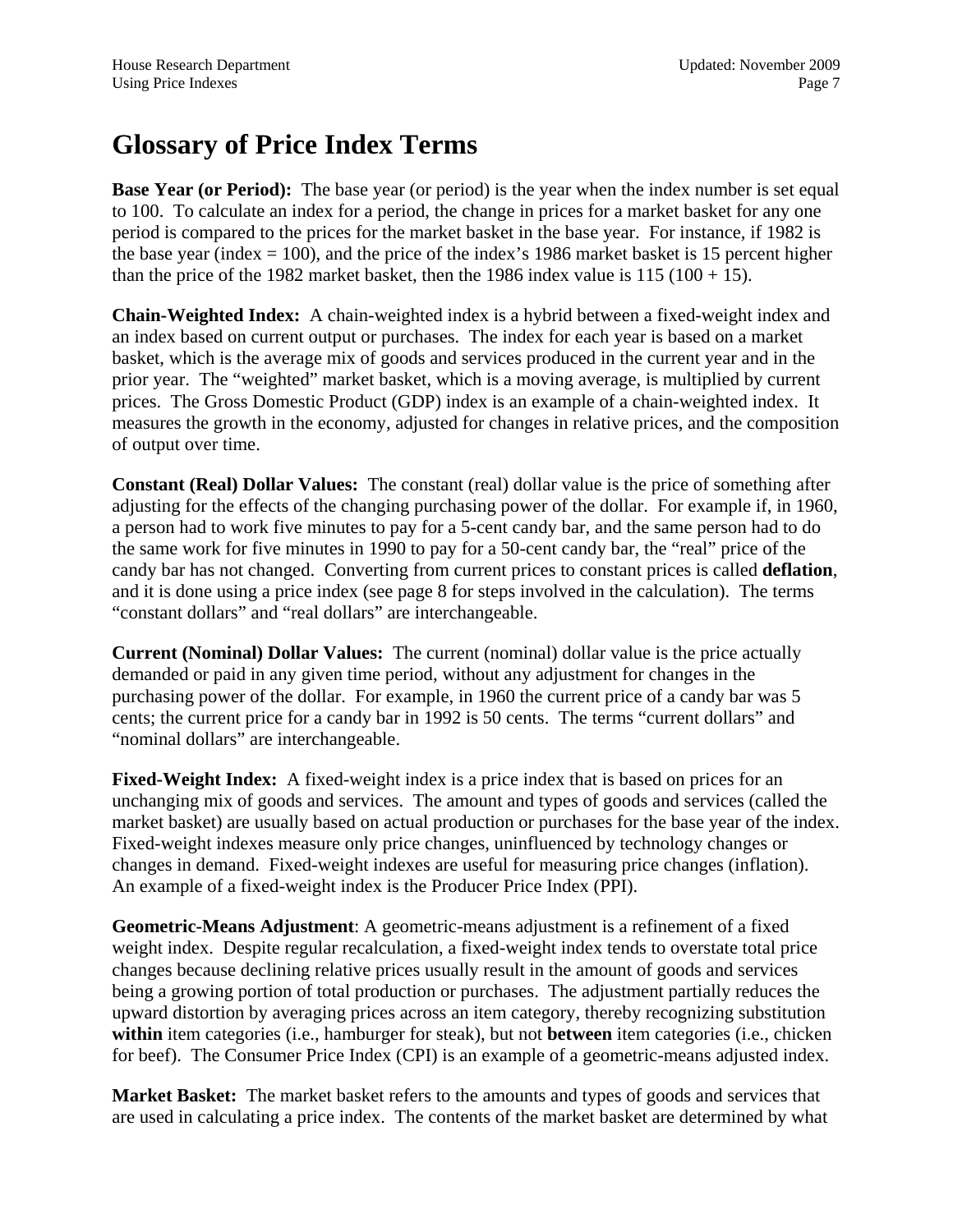<span id="page-7-0"></span>is produced or what is purchased by the group of interest. A fixed market basket contains a mix of goods and services that does not change over time and is used in calculating a fixed-weight index. A variable-weight market basket contains a mix of goods and services that changes for each time period based on actual production or purchases; it is used in calculating a variable weight index.

## **Common Calculations Using Price Indexes**

These methods may be used with any of the price indexes.

## **A. Calculating a Percentage Price Change for Any Time Period**

| <b>Method</b>                                |    | <b>Example</b>                       |      |       |
|----------------------------------------------|----|--------------------------------------|------|-------|
| 1. Decide the beginning and ending years     |    | CPI (base year = 1982)               |      |       |
|                                              |    |                                      | Year | Index |
|                                              |    | Beginning Year:                      | 1999 | 166.0 |
|                                              |    | Ending Year:                         | 2008 | 215.3 |
| 2. Subtract the beginning year index number  |    | 2. $215.3 - 166.6 = 48.7$            |      |       |
| from the ending year index number            |    |                                      |      |       |
| 3. Divide the result from step 2 by the      | 3. | $48.7 / 166.6 = .292$                |      |       |
| beginning year index number                  |    |                                      |      |       |
| 4. Multiply the result from step 3 by 100 to | 4. | $.292 \times 100 = 29.2$             |      |       |
| get the percent increase                     |    | Consumer prices increased 29.2% from |      |       |
|                                              |    | 1999 to 2008                         |      |       |

#### **B. Calculating an Average Annual Percent Price Increase (Inflation Rate) for Any Time Period**

| <b>Method</b>                                  |    | <b>Example</b>                         |
|------------------------------------------------|----|----------------------------------------|
| 1. Do steps 1-3 from Part A above. Take the    |    | 1. $0.292 + 1 = 1.292$                 |
| answer from step 3 and add one to the          |    |                                        |
| number.                                        |    |                                        |
| 2. Subtract the beginning year from the        |    | 2. $1999 - 2008 = 9$                   |
| ending year to get the number of years in      |    |                                        |
| the time period. This number is "N."           |    |                                        |
| 3. Take the "Nth" root of the result from step |    | 3. $(1.292)^{1/9} = 1.0289$            |
| 1. (This will require a calculator or          |    |                                        |
| spreadsheet capable of taking roots.)          |    |                                        |
| 4. Subtract 1 from the result in step 3 and    | 4. | $1.00289 - 1 = .00289$                 |
| then multiply by 100.                          |    | $0.0289 \times 100 = 2.89\%$           |
|                                                |    | The average annual increase in CPI for |
|                                                |    | 1999 to 2008 is 2.89%                  |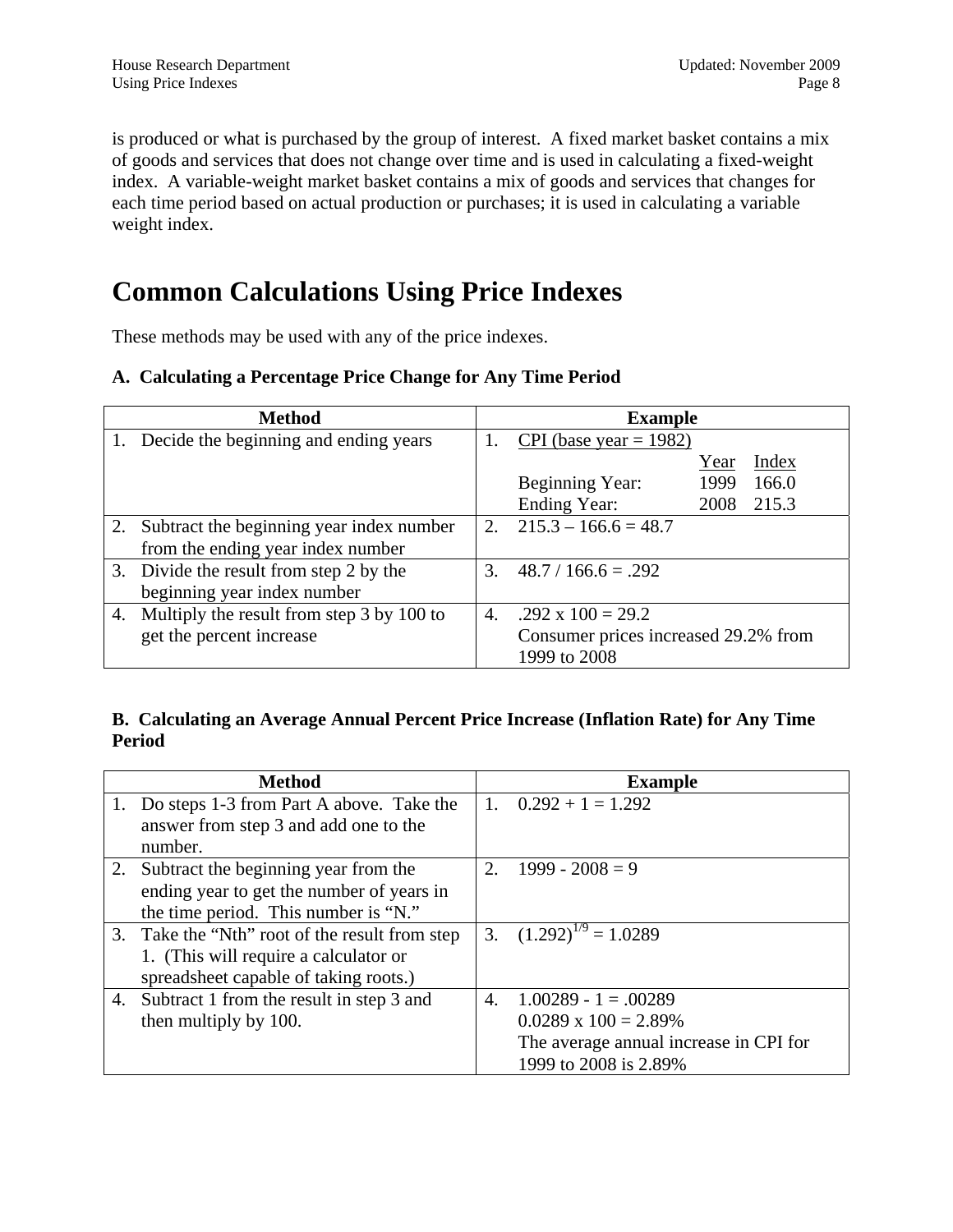## **C. Putting Annual Data into Constant (or Real) Dollars**

|    | <b>Method</b>                                 |             | <b>Example</b>                             |
|----|-----------------------------------------------|-------------|--------------------------------------------|
| 1. | Select the year that you want to use for the  | 1.          | CPI for $1999 = 166.6$ (basis for constant |
|    | basis of the constant dollar (1999 dollars in |             | dollar)                                    |
|    | the example).                                 |             |                                            |
|    | 2. Divide the index for a given year by the   | $2^{\circ}$ | $2008$ CPI = 215.3                         |
|    | index for the year chosen in step 1.          |             | $215.3 / 166.6 = 1.292$                    |
|    | 3. Divide the current (or nominal) dollar     | 3.          | 2008 dollars = $$160$                      |
|    | amount for the given year by the result       |             | $160 / 1.292 = $123.84$ (in 1999 dollars)  |
|    | from step 2. This is the constant dollar      |             | Something that cost \$160 in 2008 dollars  |
|    | amount.                                       |             | would cost \$123.84 in 1999 dollars.       |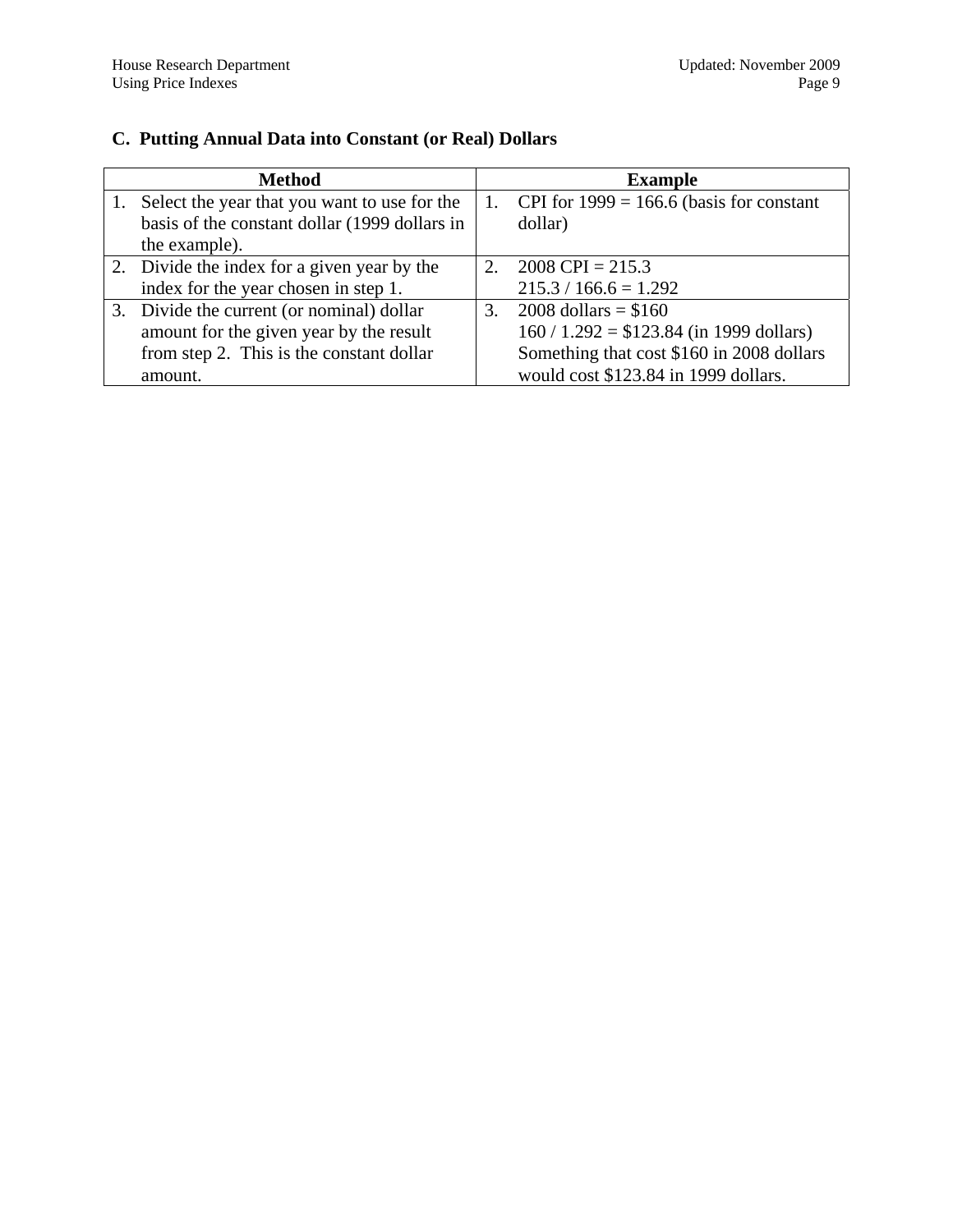# <span id="page-9-0"></span>**Summary of Major Price Indexes**

|                                       | <b>Gross Domestic Product</b><br><b>Price Index</b>                                                                                                                                                                                                                | <b>Consumer Price Index</b><br>(CPI)                                                                           | <b>Producer Price Index</b><br>(PPI)                                                                                       |
|---------------------------------------|--------------------------------------------------------------------------------------------------------------------------------------------------------------------------------------------------------------------------------------------------------------------|----------------------------------------------------------------------------------------------------------------|----------------------------------------------------------------------------------------------------------------------------|
| <b>Description</b>                    | Measures the average change<br>in prices received for goods<br>and services produced within<br>the United States                                                                                                                                                   | Measures the average<br>change in prices paid by<br>urban consumers for a<br>basket of goods and<br>services   | Measures average changes<br>in prices received by<br>producers for goods at<br>various stages of processing                |
| <b>Published</b>                      | Monthly: Survey of Current<br><b>Business</b>                                                                                                                                                                                                                      | Monthly: Monthly Labor<br>Review; Survey of Current<br><b>Business</b>                                         | Monthly: Monthly Labor<br>Review; Survey of Current<br><b>Business</b>                                                     |
|                                       | Annual: <i>Economic Report of</i><br>the President                                                                                                                                                                                                                 | Annual: Economic Report<br>of the President                                                                    | Annual: Economic Report<br>of the President; Handbook<br>of Labor Statistics                                               |
| <b>Produced By</b>                    | Bureau of Economic Analysis,<br>U.S. Department of<br>Commerce                                                                                                                                                                                                     | U.S. Bureau of Labor<br><b>Statistics</b>                                                                      | U.S. Bureau of Labor<br><b>Statistics</b>                                                                                  |
| <b>When to Use</b>                    | When interested in the general<br>economy or in purchases by<br>governments and other entities<br>(other than individuals)                                                                                                                                         | When interested in the<br>purchases and purchasing<br>power of individuals and<br>households                   | When interested in<br>manufacturing input and<br>outputs; also used as an<br>indicator of future changes<br>in the economy |
| <b>Available</b><br><b>Subindexes</b> | Personal consumption<br>expenditures, gross private<br>fixed investment, exports and<br>imports, and government<br>consumption expenditures and<br>gross investment                                                                                                | Food, housing,<br>transportation, clothing,<br>medical care,<br>entertainment, and other<br>goods and services | Industrial classifications<br>(NAIC codes), commodity<br>classes, and stage of<br>processing groups                        |
| <b>Statutory</b><br><b>Citation</b>   | "Chain-weighted price index<br>for gross domestic product"<br>(general economy) or<br>"implicit price deflator for<br>state and local government<br>consumption expenditures and<br>investment," (government) as<br>prepared by the U.S.<br>Department of Commerce | "Consumer price index<br>for urban consumers," as<br>prepared by the U.S.<br><b>Bureau of Labor Statistics</b> | "Producer price index (for<br>finished goods)," as<br>prepared by the U.S. Bureau<br>of Labor Statistics                   |
| <b>Web Address</b>                    | GDP: http://www.bea.gov/national/index.htm<br>CPI (all three indexes): http://www.bls.gov/data/<br><b>PPI:</b> http://www.bls.gov/ppi/                                                                                                                             |                                                                                                                |                                                                                                                            |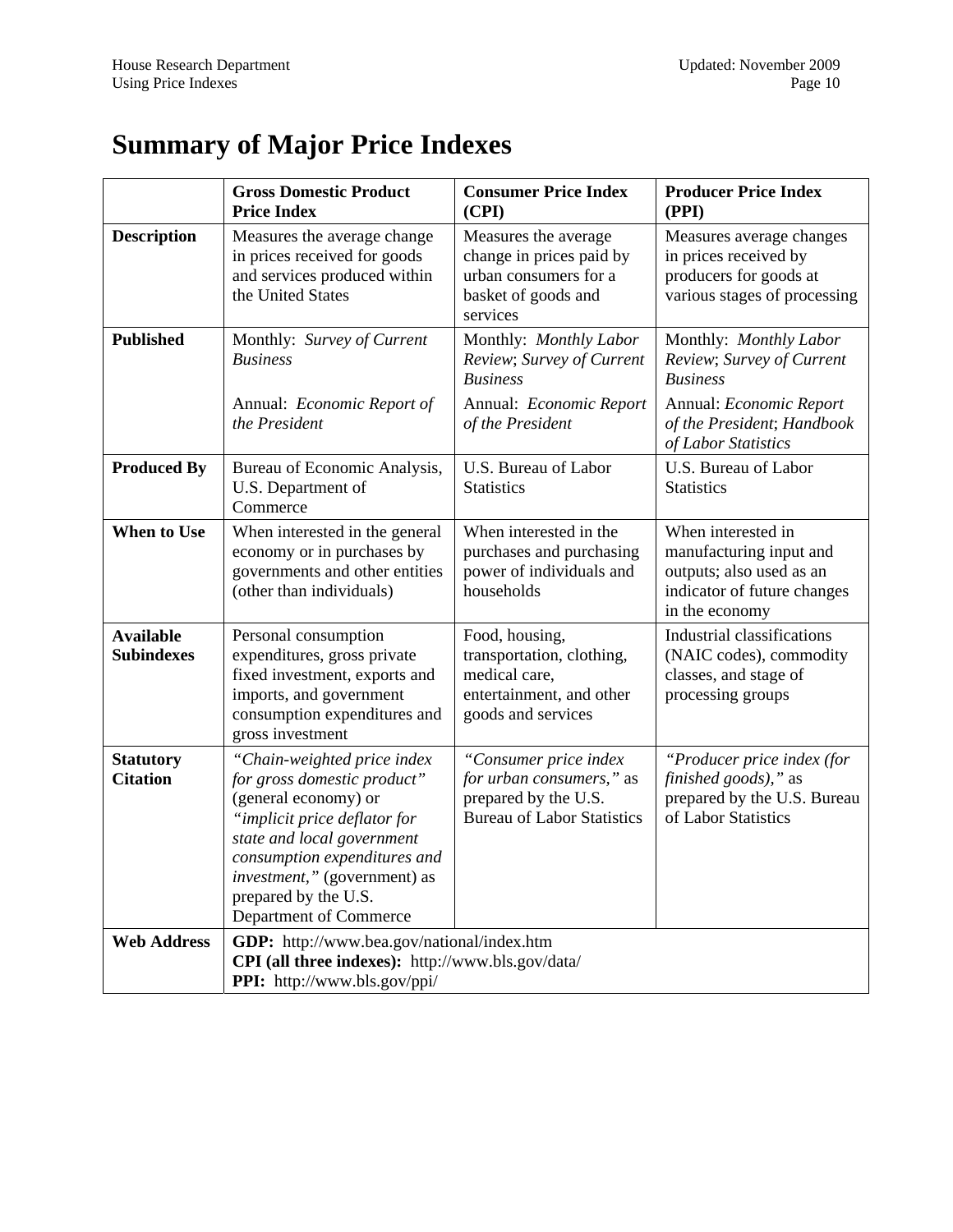## <span id="page-10-0"></span>**Appendix: Examples of Minnesota Statutes that Reference a Specific Price Index**

This appendix lists examples from Minnesota Statutes that refer to a price index.

| <b>Section</b>                                                                            | <b>Chapter</b>                                                                                             | <b>Description</b>                                                                                                                                           |  |  |
|-------------------------------------------------------------------------------------------|------------------------------------------------------------------------------------------------------------|--------------------------------------------------------------------------------------------------------------------------------------------------------------|--|--|
| <b>Implicit Price Deflator</b>                                                            |                                                                                                            |                                                                                                                                                              |  |  |
| statute                                                                                   | Primarily used in statute to adjust specific dollar amounts and interest and tax rates that also appear in |                                                                                                                                                              |  |  |
| Section 47.59<br><b>Financial Institution Credit</b><br><b>Extension Maximum Rates</b>    | <b>Chapter 47</b><br><b>Financial Corporations</b>                                                         | Used to adjust dollar amounts of refund<br>exceptions related to allowable finance<br>charges                                                                |  |  |
| <b>Section 116J.994</b><br><b>Regulating Local and State</b><br><b>Business Subsidies</b> | Chapter 116J<br><b>Employment and Economic</b><br>Development                                              | Sets minimum interest rate for repayment of<br>business subsidy for failure to meet<br>specified goals                                                       |  |  |
| <b>Section 275.025</b><br><b>State General Tax</b>                                        | Chapter 275<br>Taxes; Levy, Extension                                                                      | Used in calculating levy base increases in<br>the state general levy on commercial-<br>industrial property and seasonal residential<br>recreational property |  |  |
| <b>Section 275,065</b><br>Proposed Property Taxes;<br>Notice                              | Chapter 275<br>Taxes; Levy, Extension                                                                      | Impact of inflation measured by IPD<br>permitted as supplemental information<br>provided with the statement of proposed<br>property taxes                    |  |  |
| <b>Section 275.70</b><br>Levy Limitations;<br>Definitions                                 | Chapter 275<br>Taxes; Levy, Extension                                                                      | Defines IPD for the state regulation of<br>levies                                                                                                            |  |  |
| Section 298.24<br>Tax on Taconite and Iron<br>Sulphides                                   | <b>Chapter 298</b><br><b>Minerals Taxes</b>                                                                | Used for annual adjustment to tax on iron<br>ore concentrates                                                                                                |  |  |
| <b>Section 298.28</b><br>Division and Distribution of<br>Proceeds                         | <b>Chapter 298</b><br><b>Minerals Taxes</b>                                                                | Used to adjust annual distribution of taxes<br>comparable to the adjustment for taxes                                                                        |  |  |
| <b>Section 367.36</b><br>Clerk, Treasurer Combined;<br><b>Audit Standards</b>             | Chapter 367<br><b>Town Officers</b>                                                                        | Adjusts the revenue amount that triggers a<br>financial audit of certain towns                                                                               |  |  |
| <b>Section 412.591</b><br>Duties of Clerk and<br>Treasurer; May Be<br>Combined            | Chapter 412<br><b>Statutory Cities</b>                                                                     | Adjusts the revenue amount that triggers a<br>financial audit of certain cities                                                                              |  |  |
| <b>Section 471.697</b><br>Financial Reports; Filing;<br>Cities, Towns of 2,500            | Chapter 471<br>Municipal Rights, Powers,<br>Duties                                                         | Used to adjust the qualifying amount of<br>revenue, which is one of the factors that<br>triggers certain financial reporting<br>requirement for cities       |  |  |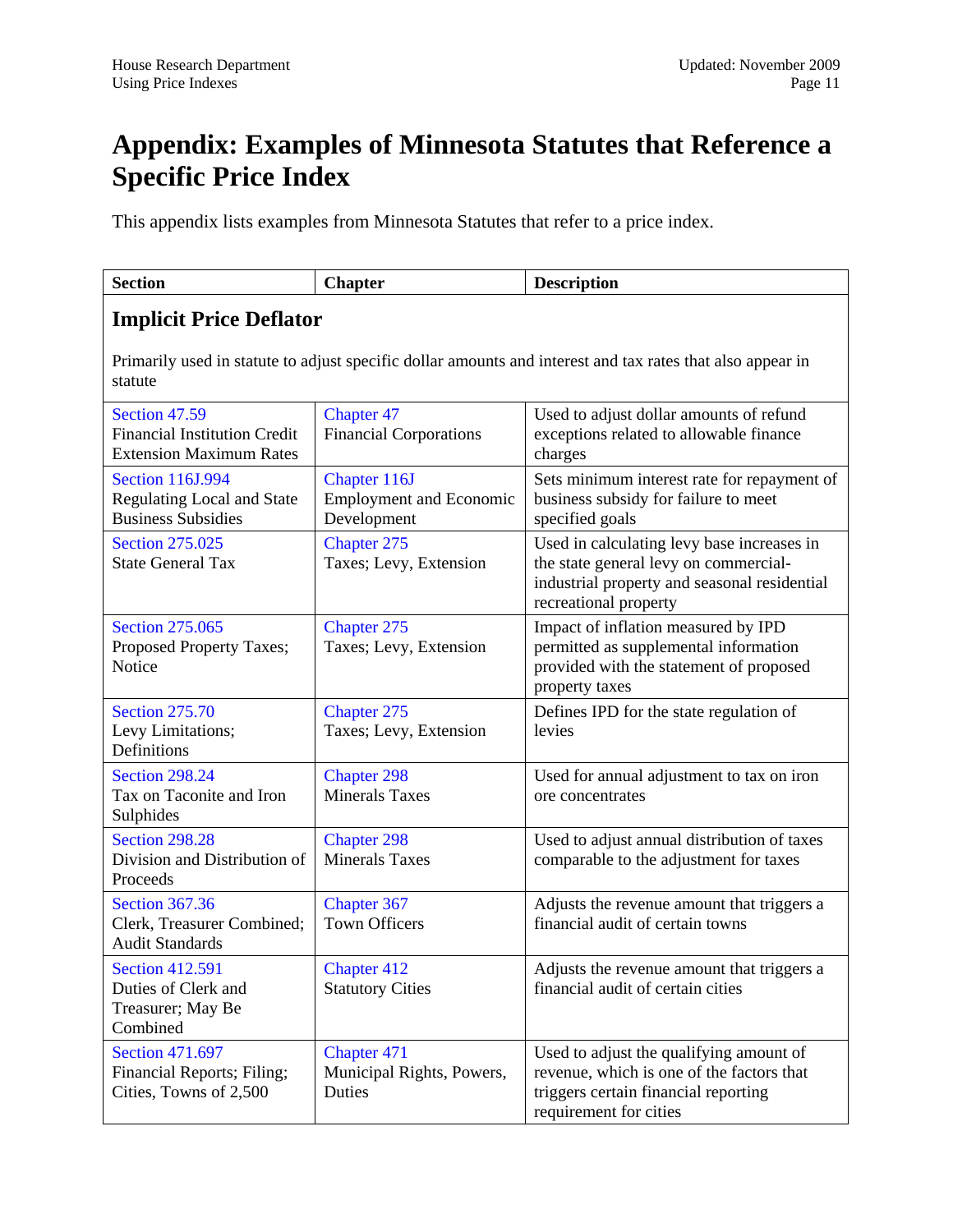| <b>Section</b>                                  | <b>Chapter</b>                                       | <b>Description</b>                                                                                                                             |
|-------------------------------------------------|------------------------------------------------------|------------------------------------------------------------------------------------------------------------------------------------------------|
| Section 473.167<br><b>Highway Projects</b>      | Chapter 473<br>Metropolitan Government               | Used to adjust an optional tax by the Met<br>Council imposed for loans to local<br>governments for certain transportation-<br>related purposes |
| <b>Section 477A.011</b><br>Definitions          | <b>Chapter 477A</b><br>Local Government Aid          | Uses a ratio of price deflators for two years<br>to adjust need-based aid                                                                      |
| <b>Section 550.37</b><br><b>Property Exempt</b> | Chapter 550<br>Executions, Redemption,<br>Exemptions | Used to adjust specified dollar amounts for<br>property exempt from garnishment,<br>attachment, or sale specified in a court order             |

## **Producer Price Index**

Referenced infrequently in Minnesota Statutes

| Section 93.20               | Chapter 93    | Used to increase royalties in leases for iron |
|-----------------------------|---------------|-----------------------------------------------|
| Rentals, Royalties, Form of | Mineral Lands | ore mining                                    |
| Lease                       |               |                                               |

## **Consumer Price Index**

**M**ost commonly used in statute to adjust payment amounts, tax and interest rates, and maximum values for various regulatory and benefit programs

| Section 10A.255<br><b>Adjustment by Consumer</b><br>Price Index                                                                                      | <b>Chapter 10A</b><br>Campaign Finance and<br><b>Public Disclosure</b>                                 | CPI-U is used to adjust voluntary spending<br>limits in a general election                                                                                            |
|------------------------------------------------------------------------------------------------------------------------------------------------------|--------------------------------------------------------------------------------------------------------|-----------------------------------------------------------------------------------------------------------------------------------------------------------------------|
| Section 11A.18<br>Minnesota Postretirement<br><b>Investment Fund</b>                                                                                 | Chapter 11A<br>Investment of State and<br>Pension Assets                                               | CPI-U annual increase up to a statutory<br>limit is certified by the state board of<br>investment to adjust postretirement benefits                                   |
| Section 41B.03<br><b>Borrower Eligibility</b><br>Criteria<br>Section 41C.02<br>Definitions                                                           | <b>Chapter 41B</b><br><b>Rural Finance Authority</b><br>Chapter 41C<br><b>Agricultural Development</b> | All-items CPI is used to adjust qualifying<br>net worth for borrowers through various<br>RFA loan programs and agricultural loan<br>programs                          |
| Section 43A.17<br>Salary Limits, Rates,<br>Ranges, and Exceptions                                                                                    | <b>Chapter 43A</b><br><b>State Personnel</b><br>Management                                             | Compensation limits of local government<br>employees adjusted annually for CPI-U<br>increases                                                                         |
| Section 60A.201<br>Placement of Insurance by<br>Licensee                                                                                             | <b>Chapter 60A</b><br><b>General Insurance Powers</b>                                                  | CPI for Minneapolis-St. Paul used to<br>annually adjust maximum value of<br>owner occupied dwellings for coverage<br>presumed to be offered by insurance<br>companies |
| Section 60A.235<br><b>Standards for Determining</b><br><b>Whether Contracts Are</b><br><b>Health Plan Contracts or</b><br><b>Stop Loss Contracts</b> | <b>Chapter 60A</b><br><b>General Insurance Powers</b>                                                  | CPI used to adjust dollar amounts specified<br>for certain types of insurance policies                                                                                |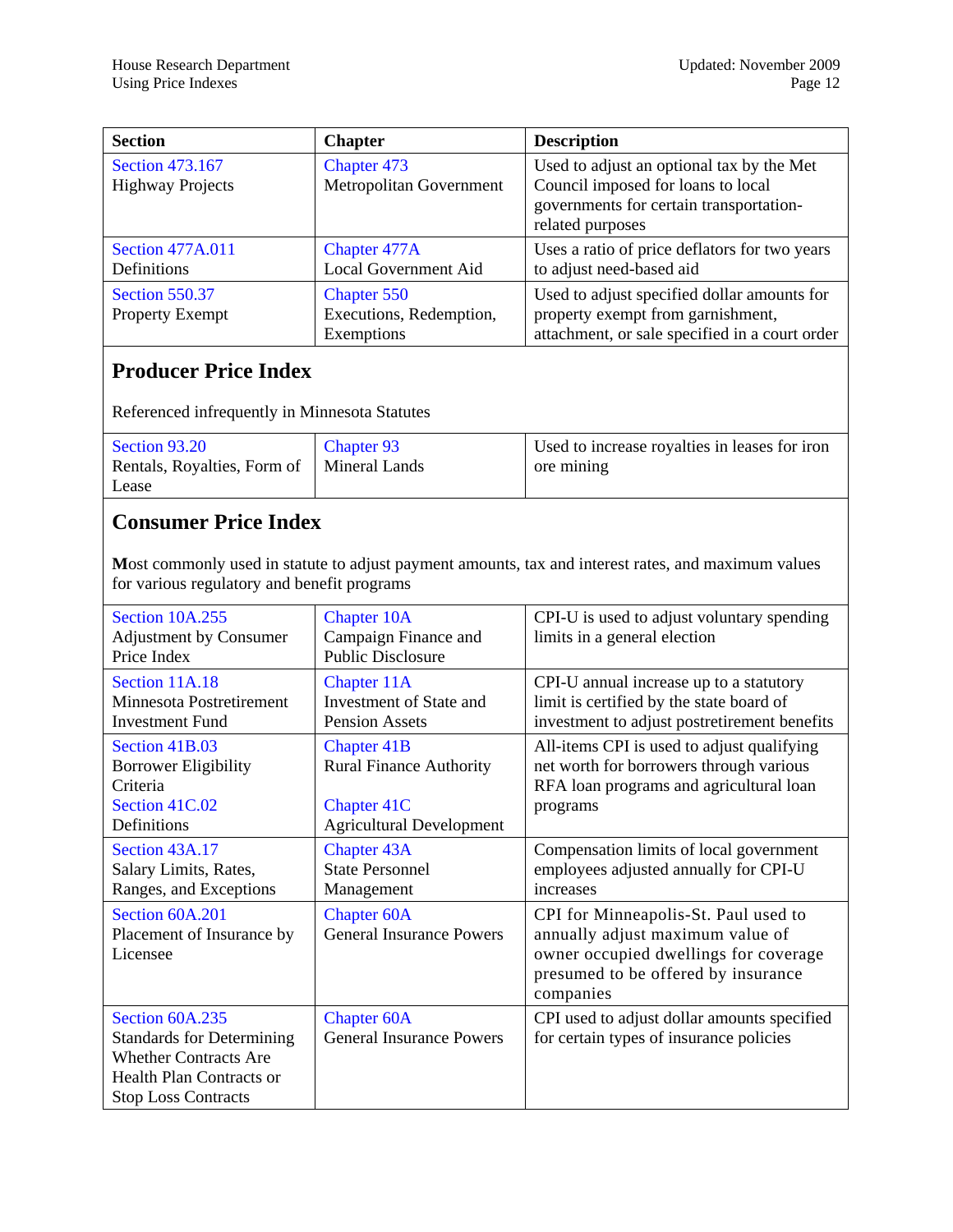| <b>Section</b>                                                                                    | <b>Chapter</b>                                                                       | <b>Description</b>                                                                                                                   |
|---------------------------------------------------------------------------------------------------|--------------------------------------------------------------------------------------|--------------------------------------------------------------------------------------------------------------------------------------|
| Section 62J.04<br>Monitoring the Rate of<br>Growth of Health Care<br>Spending                     | Chapter 62J<br><b>Health Care Cost</b><br>Containment                                | Regional CPI-U and projected CPI-U used<br>to adjust goals for health care cost<br>containment                                       |
| Section 62S.23<br>Requirement to Offer<br><b>Inflation Protection</b>                             | <b>Chapter 62S</b><br>Qualified Long-term Care<br><b>Insurance Policies</b>          | CPI-U specified as an optional measure of<br>inflation protection in long-term care<br>policies                                      |
| Section 65B.49<br><b>Insurers</b>                                                                 | <b>Chapter 65B</b><br>Automobile Insurance                                           | CPI-U used to adjust certain dollar amounts<br>specified for insurance coverage for rental<br>cars                                   |
| Section 82A.14<br><b>Unfair Practices</b>                                                         | <b>Chapter 82A</b><br>Membership Camping<br>Practices                                | CPI indexes may be used to increase<br>membership dues for camping                                                                   |
| <b>Section 116.07</b><br><b>Powers and Duties</b>                                                 | Chapter 116<br>Pollution Control Agency                                              | CPI used to set annual increases in a fee for<br>certain facilities permitted under the federal<br>Clean Air Act                     |
| Section 126C.17<br>Referendum Revenue                                                             | Chapter 126C<br><b>Education Funding</b>                                             | CPI-U used to calculate annual inflationary<br>increases for referendum revenue limits for<br>school districts                       |
| <b>Section 144.292</b><br><b>Patient Rights</b>                                                   | Chapter 144<br>Department of Health                                                  | Minneapolis-St. Paul CPI-U used to<br>increase certain costs of obtaining patient<br>records from a provider                         |
| Section 144E.41<br>Program Eligibility;<br><b>Qualified Ambulance</b><br><b>Service Personnel</b> | Chapter 144E<br><b>Emergency Medical</b><br><b>Services Regulatory Board</b>         | CPI, all items, for urban wage earners<br>and clerical workers used to adjust the<br>salary limit for volunteer ambulance<br>drivers |
| <b>Section 161.081</b><br>Highway User Tax,<br>Distribution, Investment                           | Chapter 161<br><b>Trunk Highways</b>                                                 | CPI-U used to adjust one of the factors in<br>calculating excess sum in the flexible<br>highway account                              |
| <b>Section 162.07</b><br>Apportionment of Money to<br>Counties                                    | Chapter 162<br><b>State-aid Road Systems</b>                                         | CPI-U used to adjust a factor in the<br>apportionment and distribution of certain<br>transportation funds to counties                |
| <b>Section 252.32</b><br><b>Family Support Program</b>                                            | <b>Chapter 252</b><br>Services for Persons with<br><b>Developmental Disabilities</b> | CPI-U used to adjust the income ceiling for<br>eligibility for family support grants                                                 |
| <b>Section 252.46</b><br><b>Payment Rates</b>                                                     | <b>Chapter 252</b><br>Services for Persons with<br><b>Developmental Disabilities</b> | CPI-U used to annually adjust maximum<br>rates paid to certain vendors                                                               |
| <b>Section 256.969</b><br><b>Payment Rates</b>                                                    | Chapter 256<br><b>Human Services</b>                                                 | The forecasted change in the CPI-U equals<br>the hospital index which may be used to<br>adjust rates                                 |
| <b>Section 256B.056</b><br>Eligibility Requirements for<br><b>Medical Assistance</b>              | <b>Chapter 256B</b><br><b>Medical Assistance for</b><br><b>Needy Persons</b>         | CPI-U used to adjust maximum home<br>equity for determining eligibility for certain<br>Medical Assistance payments                   |